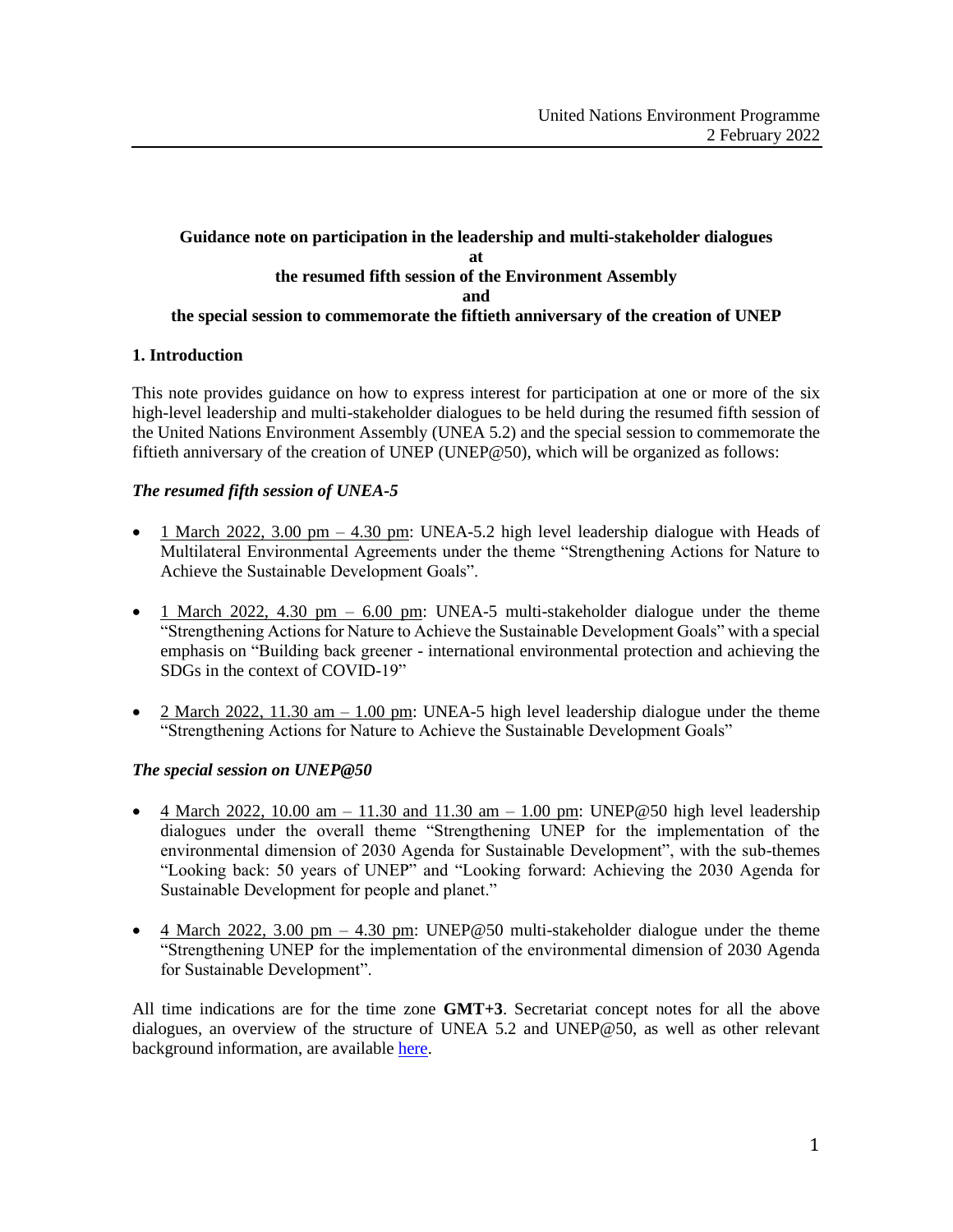### **2. Format, structure and duration of interventions**

The time frame for leadership dialogues is 90 minutes, starting with 20-30 introductory remarks by invited speakers, followed by interactive discussions with participants from the floor led by a moderator. Interventions from participants are limited to  $2 - 3$  minutes.

The time frame for the multi-stakeholder dialogues is also 90 minutes, divided in two sections. In section one, there will be statements from panelists representing the nine Major Groups and other stakeholders, followed by statements from high level governmental respondents that have indicated their interest contribute in advance. In section two, the moderator will open the floor for questions and contributions from participants present in the room, limited to 2-3 minutes.

Participation in all dialogues is open to high level representatives from Member States, Observer States and Members of Specialized Agencies, international organizations and stakeholders accredited to UNEP.

It is expected that the participants to a dialogue will remain in the room for the full duration of each dialogue. While most of the dialogue is expected to take place in person, arrangements will also be made to allow for online interventions as far as possible and based on specific expressions of interest (see below). Reading out pre-prepared statements is discouraged. The dialogues will be simultaneously interpreted into all six official UN languages.

The dialogues will take place in Conference room 1 at the UN complex in Gigiri, Nairobi, and participants and audience will have to respect the minimum requirements relating to COVID-19 as outlined in paragraphs 11-14 in the [Secretariat notification.](https://wedocs.unep.org/bitstream/handle/20.500.11822/37658/Final%20notification%20UNEA-5.2%20and%20UNEP%4050%20.pdf?sequence=1&isAllowed=y)

### **3. Additional background information**

For the resumed fifth session of the United Nations Environment Assembly, delegations are invited to consider and seek inspiration from the *Executive Director's report to the 5th session of the UN Environment Assembly: Nature at the heart of sustainable development* (UNEP/EA.5/2). The report focuses on 4 main topics including i) Nature for human and ecosystems health; ii) Nature for jobs, poverty eradication and economic prosperity; iii) Nature for climate; iv) Nature for sustainable food systems. Each topic has guiding questions which are meant to prepare your interventions, and is made available in all 6 official UN languages on the [webpage for UNEA 5 official documents.](https://www.unep.org/environmentassembly/pre-session-working-documents-unea-5?%2Fpre-session-working-douments-unea-5=)

For the special session on UNEP@50, delegations are invited to consider the overall theme of the special session: "Strengthening UNEP for the implementation of the environmental dimension of the 2030 Agenda for Sustainable Development", as well as to consider and seek inspiration from the report of the Executive Director entitled *Reflecting on the Past and Imagining the Future: A Contribution to the Dialogue on the Science-Policy Interface* (UNEP/EA.SS.1/2). The report is expected to inform the discussions at the special session, including the preparation for national statements, the high-level leadership dialogues and the multi-stakeholder dialogue. It is available in English [here,](https://wedocs.unep.org/bitstream/handle/20.500.11822/37975/K2103486_EN.pdf?sequence=1&isAllowed=y) and in all 6 UN official language[s here.](https://wedocs.unep.org/handle/20.500.11822/37975)

For both multi-stakeholder dialogues, the secretariat will distribute additional background reports/thought starters prior to the events prepared by the stakeholders.